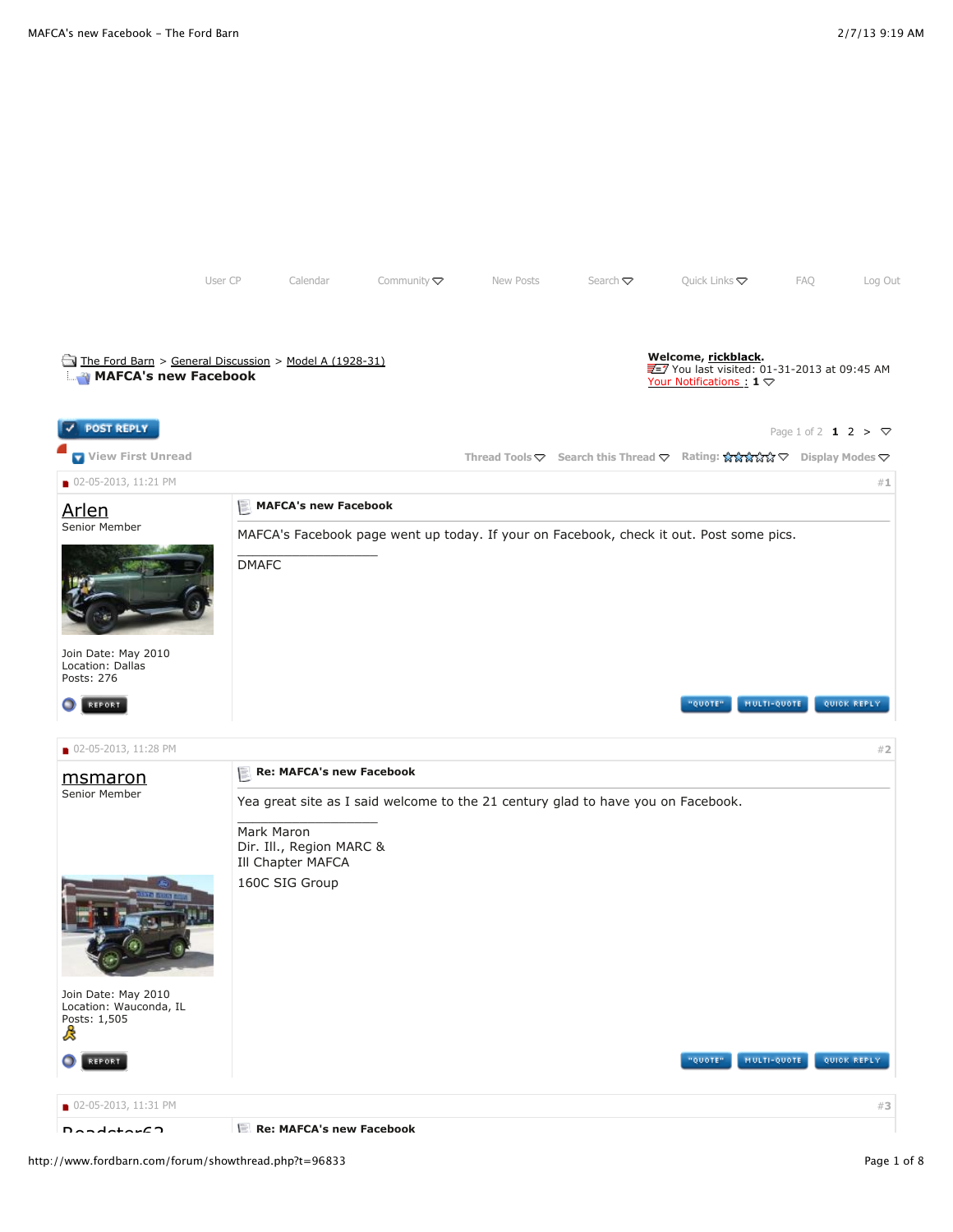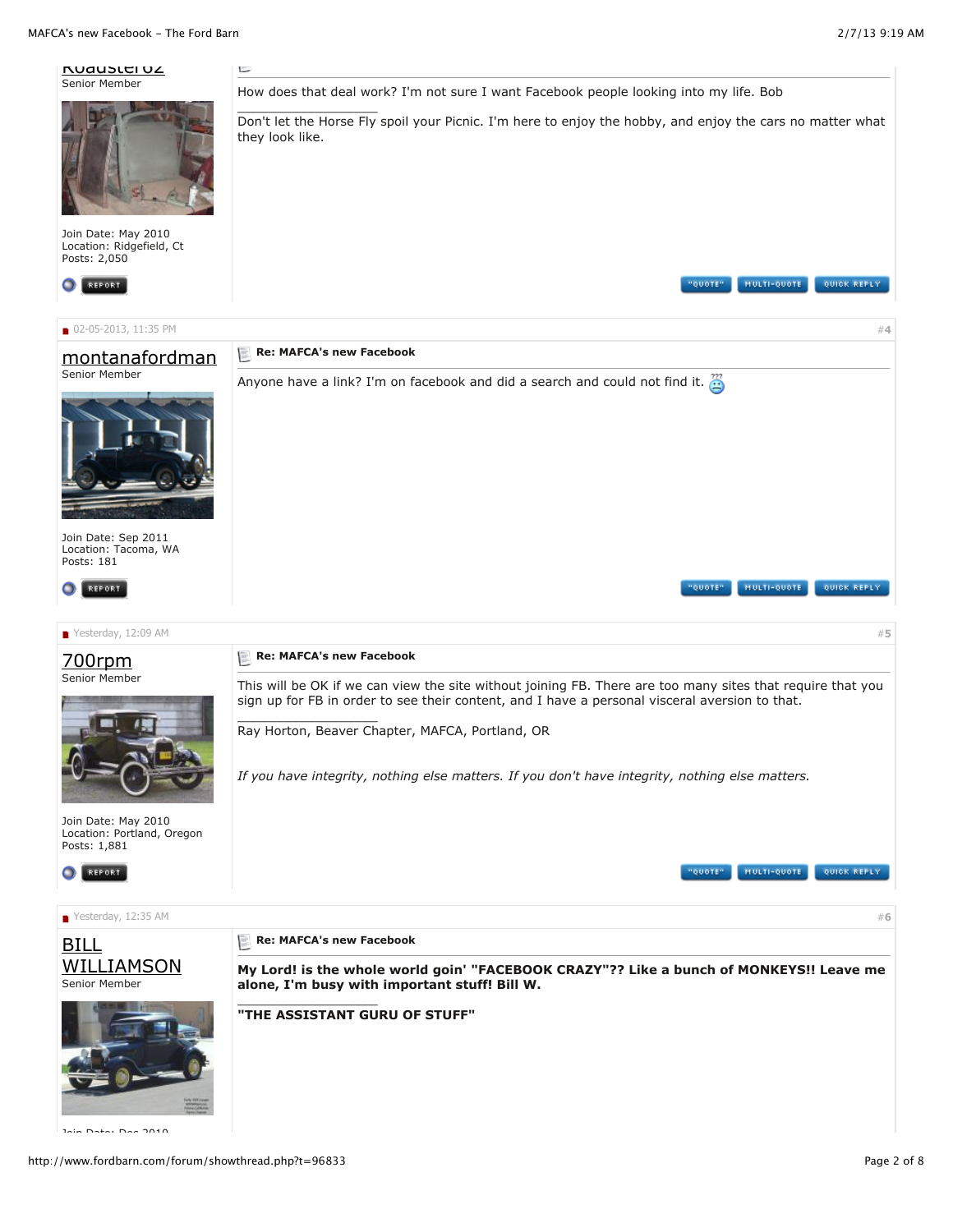MAFCA's new Facebook - The Ford Barn 2/7/13 9:19 AM

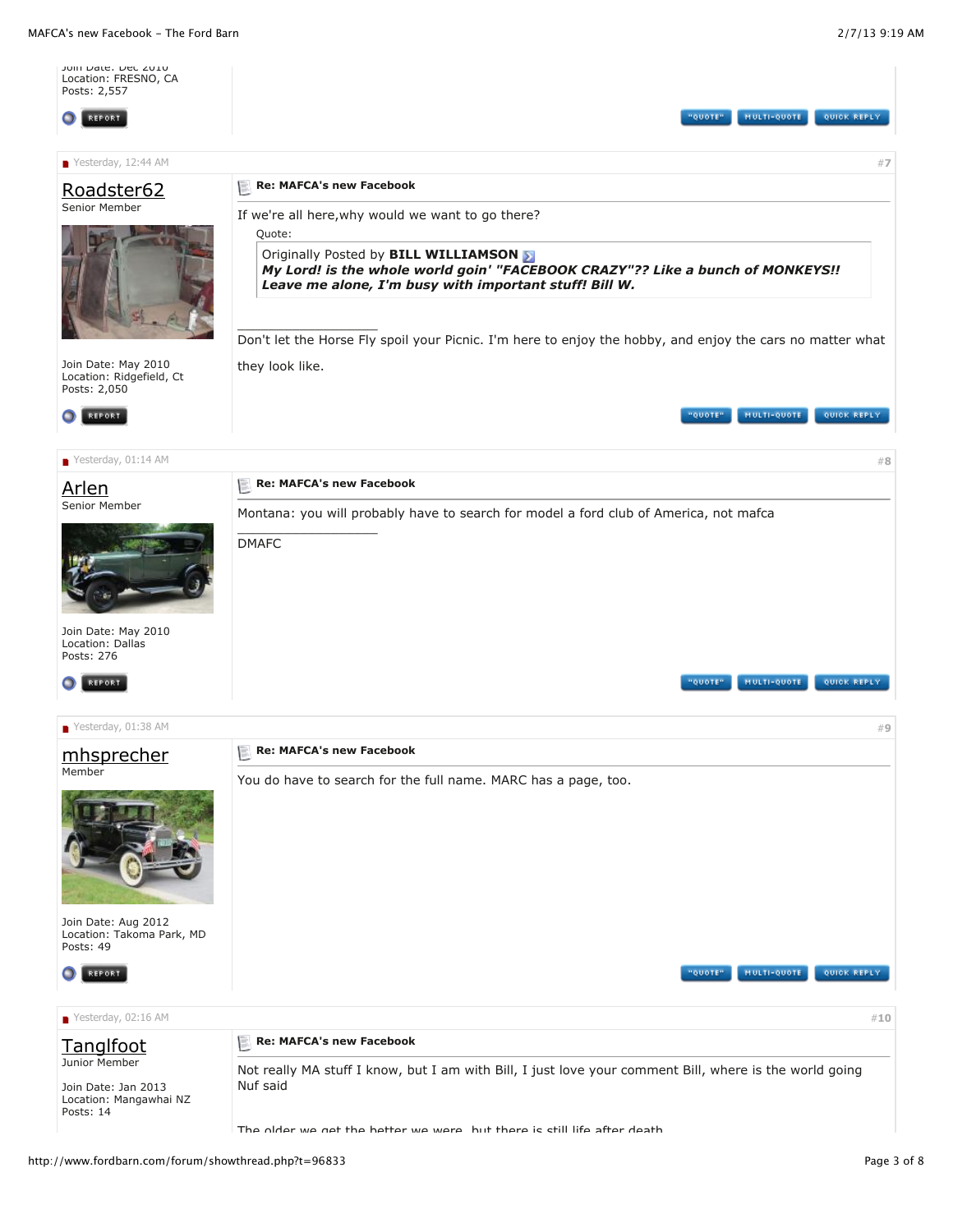The older we get the better we were, but there is still life after death REPORT **NETOUP** MULTI-QUOTE QUICK REPLY  $\blacksquare$  Yesterday, 10:50 AM  $\blacksquare$  **[11](http://www.fordbarn.com/forum/showpost.php?p=586454&postcount=11) Re: MAFCA's new Facebook** [MikeK](http://www.fordbarn.com/forum/member.php?u=17) Senior Member slike Join Date: May 2010 I'm no longer mentally 12. Location: Windy City  $\_$ Posts: 1,218 Mechanical engineering 101: If you put an adjustment knob, screw, bolt, or tolerance specs on something, some people will immediately fiddle with it. If you mark it **DO NOT TOUCH** everyone will mess with it. **A** MULTI-QUOTE QUICK REPLY REPORT QUOTE"  $\bullet$  Yesterday, 01:43 PM  $\ast$  **[12](http://www.fordbarn.com/forum/showpost.php?p=586557&postcount=12) Re: MAFCA's new Facebook** BILL **[WILLIAMSON](http://www.fordbarn.com/forum/member.php?u=10392) One wireless provider advertised, "You can hook up to 9 hand held devices through our** Senior Member **system"! Is this INSANE?? I just noticed that I ONLY have 2 hands! What are all these DEVICES??? Enlighten me PLEASE. With all the info floating around in space, one of these days all these systems will go "BROOOMPHPUTAH"!! and we can get back to important, fun, & meaningful things! Bill W.**  $\_$ **"THE ASSISTANT GURU OF STUFF"** Join Date: Dec 2010 Location: FRESNO, CA Posts: 2,557 MULTI-QUOTE QUICK REPLY "QUOTE" REPORT **a** Yesterday, 02:00 PM  $*13$  $*13$ **Re: MAFCA's new Facebook** [denis4x4](http://www.fordbarn.com/forum/member.php?u=1681) Senior Member Dumped my FB account several years ago...genuine waste of time. Just think, if you had bought FB stock on the IPO, you'd have lost enough money to buy another Model A! Join Date: May 2010 Location: Durango CO Posts: 312 **OUOTE**" MULTI-QUOTE **OUICK REPL**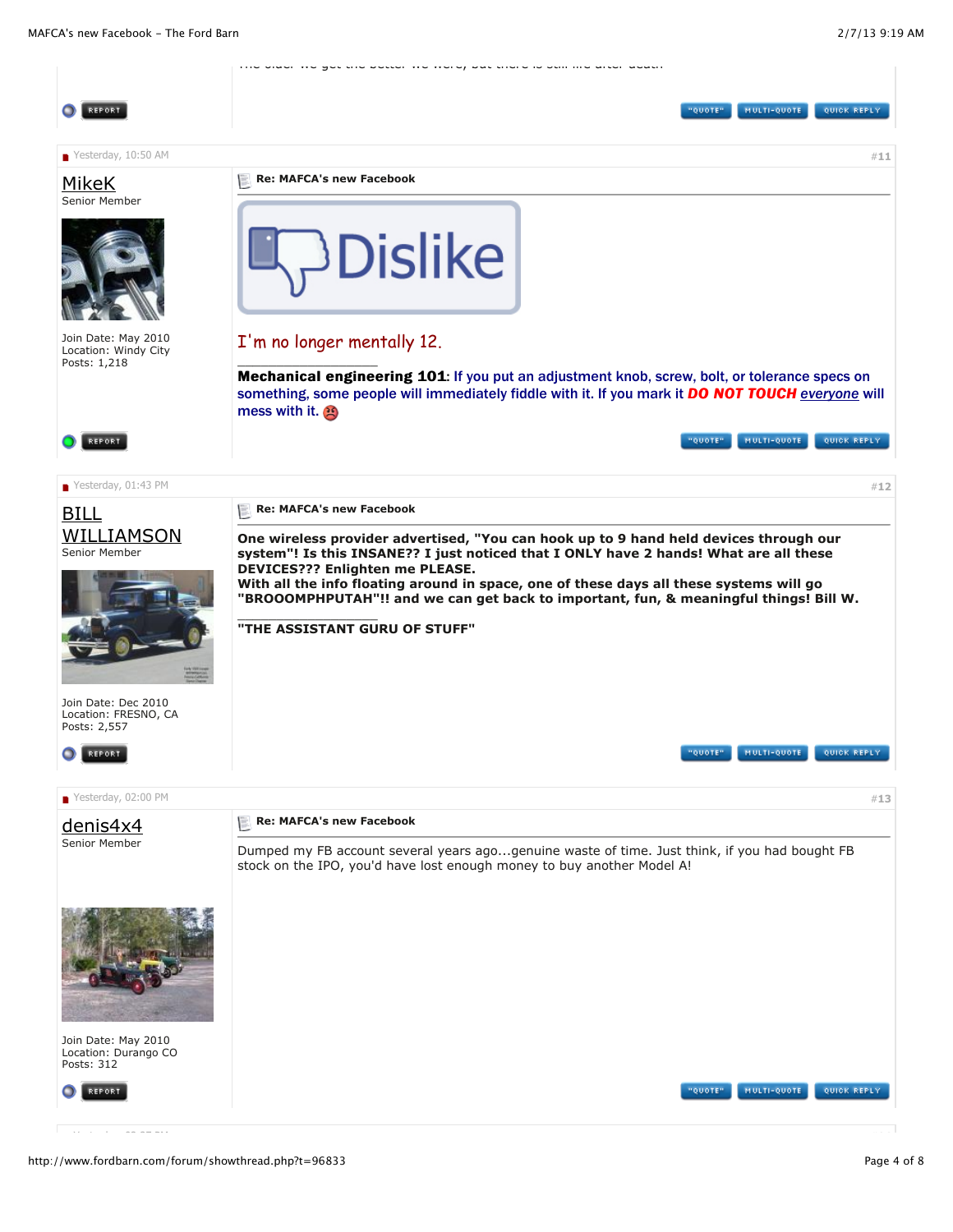## MAFCA's new Facebook - The Ford Barn 2/7/13 9:19 AM

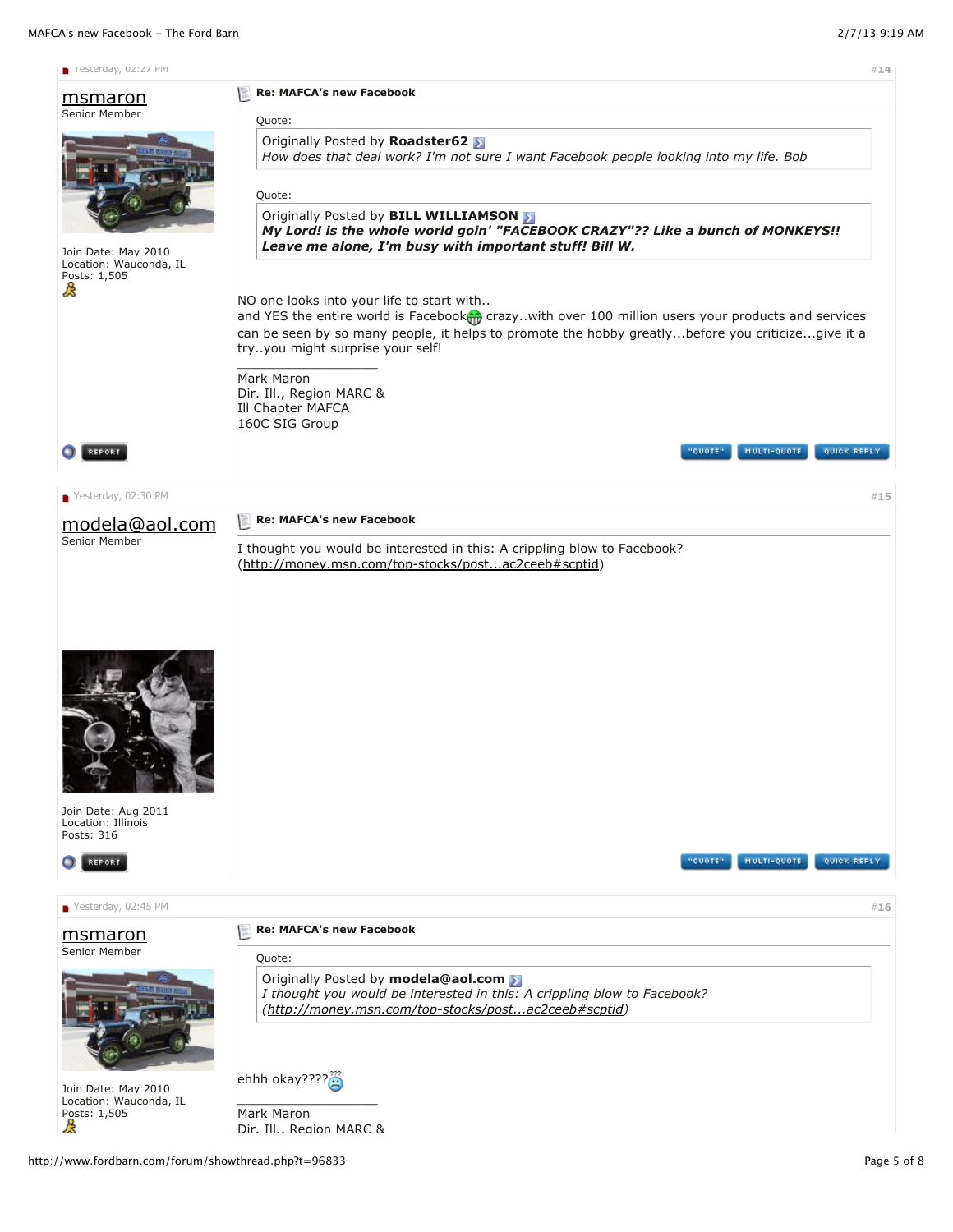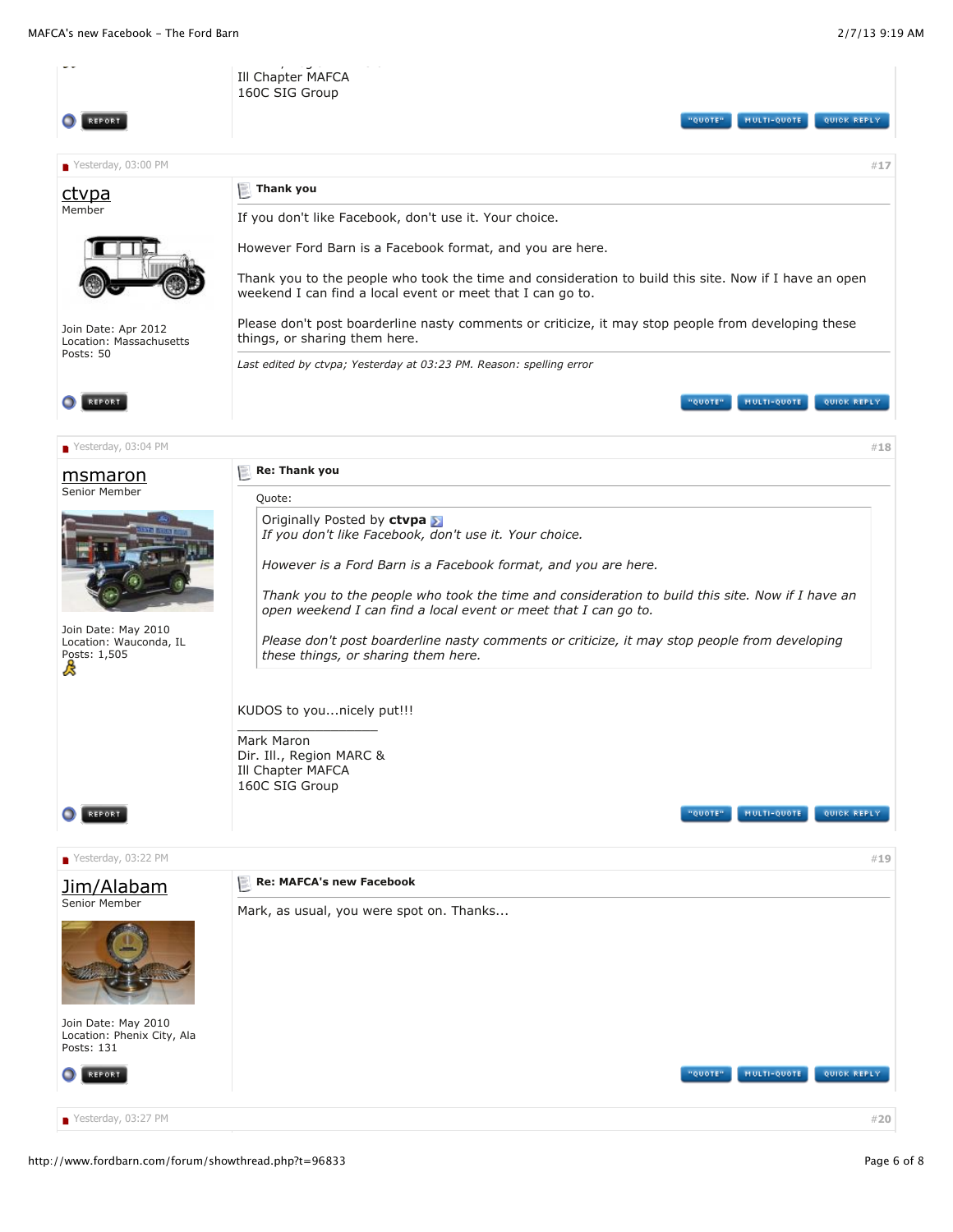| Member                                                                       |                      | Re: Thank you                                                                                                                                                                                           |                                                     |
|------------------------------------------------------------------------------|----------------------|---------------------------------------------------------------------------------------------------------------------------------------------------------------------------------------------------------|-----------------------------------------------------|
|                                                                              |                      | Quote:<br>Originally Posted by ctvpa<br>If you don't like Facebook, don't use it. Your choice.<br>However Ford Barn is a Facebook format, and you are here.                                             |                                                     |
|                                                                              |                      | Thank you to the people who took the time and consideration to build this site. Now if I have an                                                                                                        |                                                     |
|                                                                              |                      | open weekend I can find a local event or meet that I can go to.<br>Please don't post boarderline nasty comments or criticize, it may stop people from developing<br>these things, or sharing them here. |                                                     |
| Join Date: Nov 2011<br>Location: San Diego, CA<br>Posts: 92                  |                      | Thank you.                                                                                                                                                                                              |                                                     |
|                                                                              |                      | I don't understand the need for some to complain about anything that help promotes the hobby                                                                                                            |                                                     |
| REPORT                                                                       |                      |                                                                                                                                                                                                         | MULTI-QUOTE<br>QUICK REPLY<br>"QUOTE"               |
| <b>POST REPLY</b>                                                            |                      |                                                                                                                                                                                                         | Page 1 of 2 $1 2 > \nabla$                          |
| <b>Quick Reply</b>                                                           |                      |                                                                                                                                                                                                         | Ε                                                   |
|                                                                              | Message:             |                                                                                                                                                                                                         |                                                     |
|                                                                              |                      | <b>21 B J U A - 8 国 国</b>                                                                                                                                                                               | 士<br>Ŧ.                                             |
|                                                                              |                      |                                                                                                                                                                                                         |                                                     |
|                                                                              | Options <sup>®</sup> | Quote message in reply?                                                                                                                                                                                 |                                                     |
|                                                                              |                      |                                                                                                                                                                                                         |                                                     |
|                                                                              |                      | Post Quick Reply<br>Go Advanced                                                                                                                                                                         |                                                     |
|                                                                              |                      | « Previous Thread   Next Thread »                                                                                                                                                                       |                                                     |
| <b>Posting Rules</b>                                                         |                      | Θ                                                                                                                                                                                                       |                                                     |
| You may post new threads<br>You may post replies<br>You may post attachments |                      |                                                                                                                                                                                                         |                                                     |
| You may edit your posts                                                      |                      |                                                                                                                                                                                                         |                                                     |
| BB code is On<br>Smilies are On<br>[IMG] code is On<br>HTML code is Off      |                      |                                                                                                                                                                                                         |                                                     |
| Forum Rules                                                                  |                      |                                                                                                                                                                                                         | <b>Forum Jump</b><br>$\div$ Go<br>Model A (1928-31) |
|                                                                              |                      | All times are GMT -6. The time now is 11:16 AM.                                                                                                                                                         |                                                     |
|                                                                              |                      |                                                                                                                                                                                                         |                                                     |
| RSS                                                                          | <b>RSS 2.0</b>       |                                                                                                                                                                                                         |                                                     |
| Sponsor The Ford Barn                                                        |                      | Contact Us  <br>News                                                                                                                                                                                    |                                                     |
|                                                                              |                      | The Garage Journal   The Gear Journal  <br>DOGFIGHT Magazine  <br>The Ford Barn                                                                                                                         |                                                     |